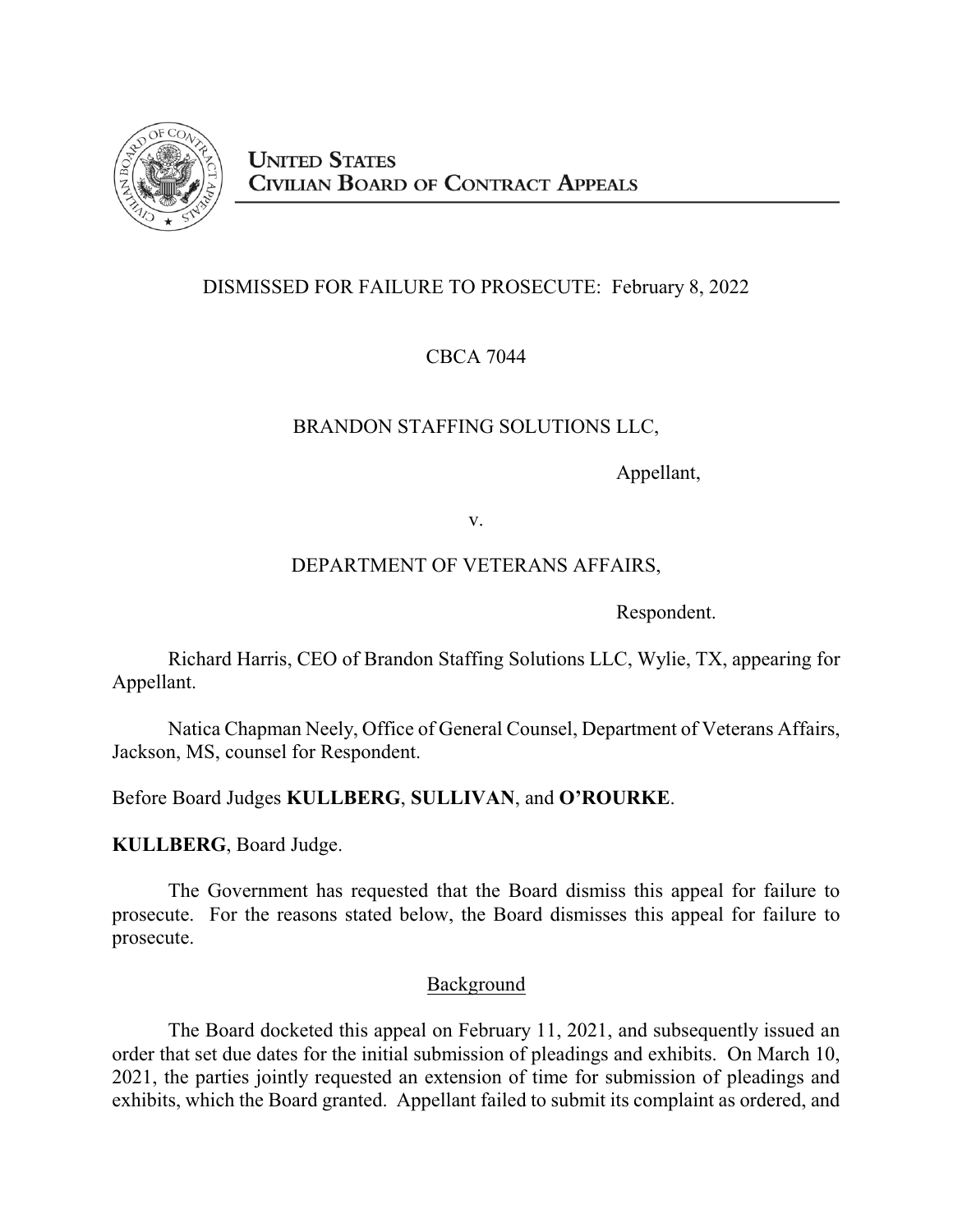the Board issued an order on April 19, 2021, that directed appellant to submit its complaint. After receiving no timely response, the Board again ordered appellant on June 8, 2021, to submit its complaint. Appellant submitted its complaint on June 15, 2021.

By order dated June 30, 2021, the Board directed the parties to submit a joint status report on or before September 13, 2021, that would set forth proposed hearing dates and a schedule for discovery. On September 13, 2021, the Government advised the Board that it had been unable to contact appellant in order to propose a joint status report, and the Government proposed its own schedule for discovery and a hearing. In its order dated September 20, 2021, the Board again directed the parties to confer and submit a joint status report.

On October 4, 2021, the Government filed a request that the Board dismiss this appeal for failure to prosecute. The Government submitted documentary evidence of repeated unsuccessful efforts to communicate with appellant by email and telephone. On October 5, 2021, the Board ordered appellant to respond to the Government's motion but received no response. By order dated November 10, 2021, the Board again directed appellant to respond to the Government's motion. Receiving no response, the Board issued an order to appellant on January 4, 2022, to show cause why this appeal should not be dismissed for failure to prosecute. Appellant has not filed a response to the Board's order to show cause, and the due date for responding has passed. All reasonable efforts to contact appellant have been to no avail.

### Discussion

The issue before the Board is whether appellant's consistent failure to respond to orders is sufficient grounds to dismiss this appeal for failure to prosecute. The Board's rules provide the following:

If a party or its representative, attorney, expert, or consultant fails to comply with any direction or order of the Board . . . the Board may make such orders as are just, including the imposition of appropriate sanctions. Sanctions may include, but are not limited to:

. . . .

(6) Dismissing the case or any part thereof.

Rule 35 (48 CFR 6101.35(b) (2020)). This Board has recognized that "dismissal for failure to prosecute is appropriate when an appellant is unresponsive to an order requiring action by the appellant." *Persaud Cos. v. General Services Administration*, CBCA 3179, 14-1 BCA